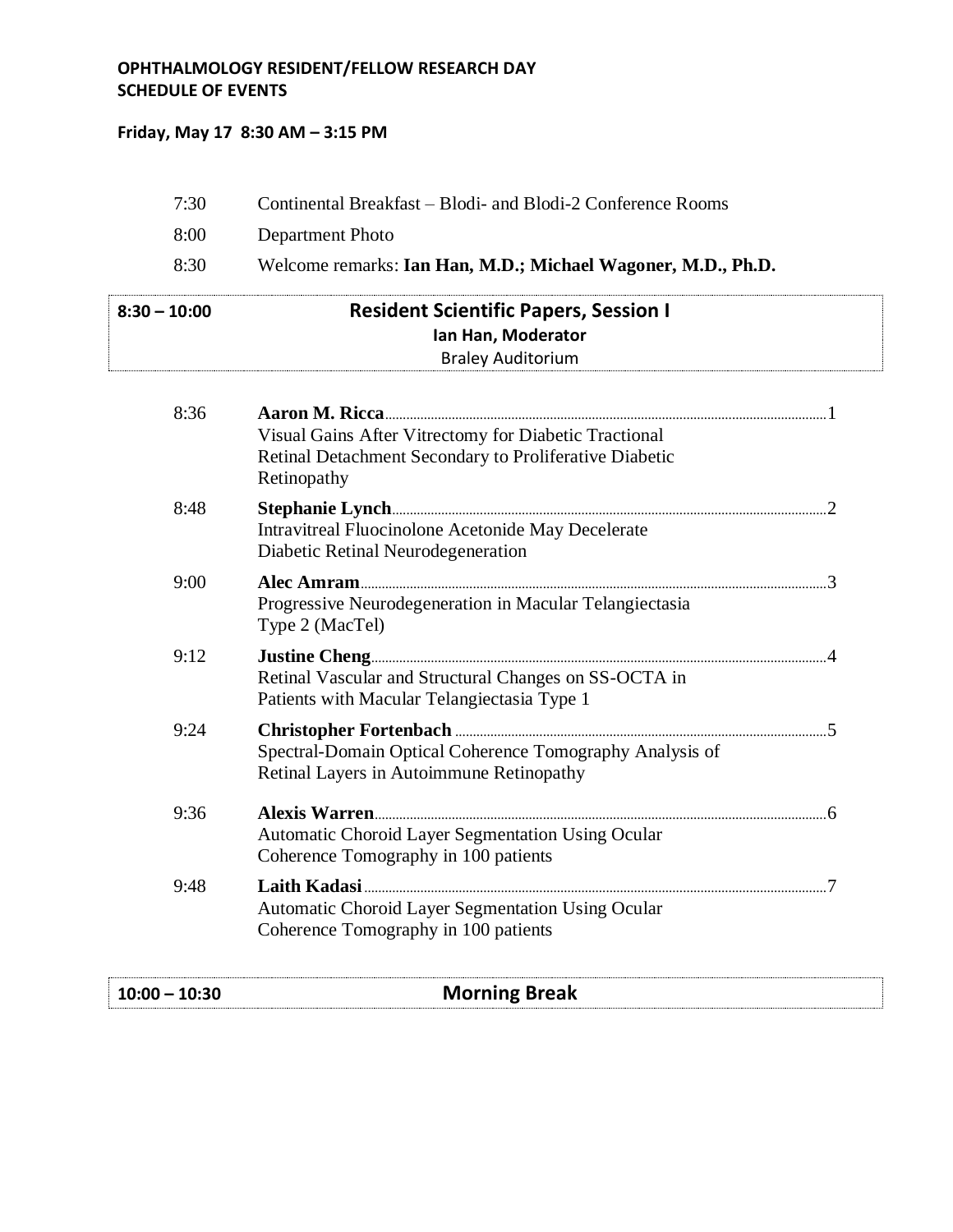## **OPHTHALMOLOGY RESIDENT/FELLOW RESEARCH DAY SCHEDULE OF EVENTS**

# **Friday, May 17 8:30 AM – 3:15 PM**

| $10:30 - 11:30$ | <b>Resident Scientific Papers, Session II</b><br><b>Daniel Bettis, Moderator</b><br><b>Braley Auditorium</b>                                     |  |
|-----------------|--------------------------------------------------------------------------------------------------------------------------------------------------|--|
| 10:30           | <b>DMEK Outcomes Using Nondiabetic Grafts for Recipients</b><br>with Diabetes Mellitus                                                           |  |
| 10:42           | <b>Intraoperative Fibrin Formation During Descemet Membrane</b><br><b>Endothelial Keratoplasty</b>                                               |  |
| 10:54           | Iris Expansion Device Use and Operative Outcomes with Topical Dilation Versus<br>Intracameral Epinephrine in Resident-Performed Cataract Surgery |  |
| 11:06           | Sealant Use Reduces Cost Compared to Suture in Resident<br>Cataract Surgery at a Veteran's Affairs Hospital                                      |  |
| 11:18           | Outcomes and Cost Savings of Resident Performed<br><b>Immediately Sequential Bilateral Cataract Surgery (ISBCS)</b>                              |  |
| 11:20           | Outcomes of Resident Trabecular Micro-Bypass Procedures (iStent®)                                                                                |  |
| $11:30 - 12:30$ | <b>Keynote Speaker</b>                                                                                                                           |  |
|                 | James P. Dunn<br><b>Braley Auditorium</b>                                                                                                        |  |

| 12:30-1:30 | <b>Buffet Luncheon</b> |  |
|------------|------------------------|--|
|            | East Room              |  |